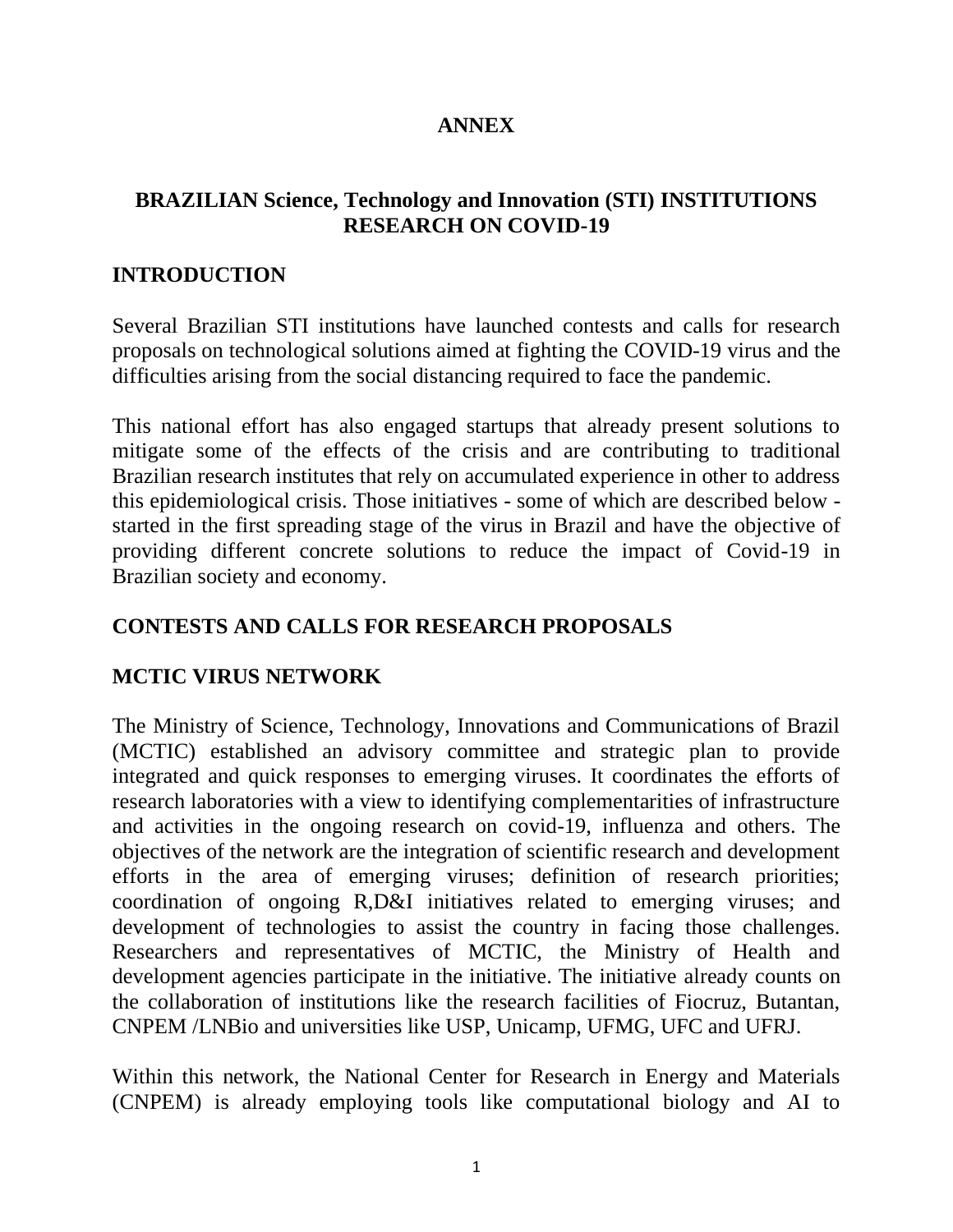evaluate the effectiveness of about 2 thousand existing drugs against Covid-19. Computational data tests use atomic structure data and the behavior of covid-19 proteins to examine the interaction of molecules of available medications with these target proteins, and to pre-select those that show promise in interfering with the infection. Selected molecules will then be tested in vitro to verify its effectiveness in eliminating the virus, which will allow the new use of already available medications.

The MCTIC also sent a provisional law proposal to the Presidency for the emergency release of R\$ 100 million (100 million Brazilian reais) from the National Scientific and Technological Development Fund (FNDCT), which awaits the approval of the Ministry of Economy to be applied in Research Networks, National Institutes of Science and Technology (INCT) and public calls via the Brazilian National Council for Scientific and Technological Development (CNPq) and the Funding for Studies and Projects (Finep).

## **FINEP-FAPESP: DEVELOPMENT OF TECHNOLOGIES FOR PRODUCTS, SERVICES AND PROCESSES TO FIGHT INFECTIOUS DISEASE BY THE CORONA VIRUS 2019 (COVID-19)**

The São Paulo Research Foundation (FAPESP) and the Funding Authority for Studies and Projects (FINEP), under the PIPE / PAPPE Grant Program, launched a call for research projects on the development of technologies for products, services and processes to fight Covid-19. The research call will allow that participants from previous phases of the Grant program (Phase 1 or Phase 2) to commercialize emergency products or services.

# **FAPESP: SUPPLEMENTS FOR QUICK IMPLEMENTATION AGAINST COVID-19**

The São Paulo Research Foundation (FAPESP) launched a call for research proposals on COVID-19 within the time limit of 24 months, with a view to understanding the virus` epidemiological characteristics, developing tests and therapies, conducting research on clinical procedures, identifying and evaluating innate immune responses and issues related to the social behavior of the affected population. The total amount of the research call is R\$ 10 million and the deadline for submission of proposals is June 22nd, 2020.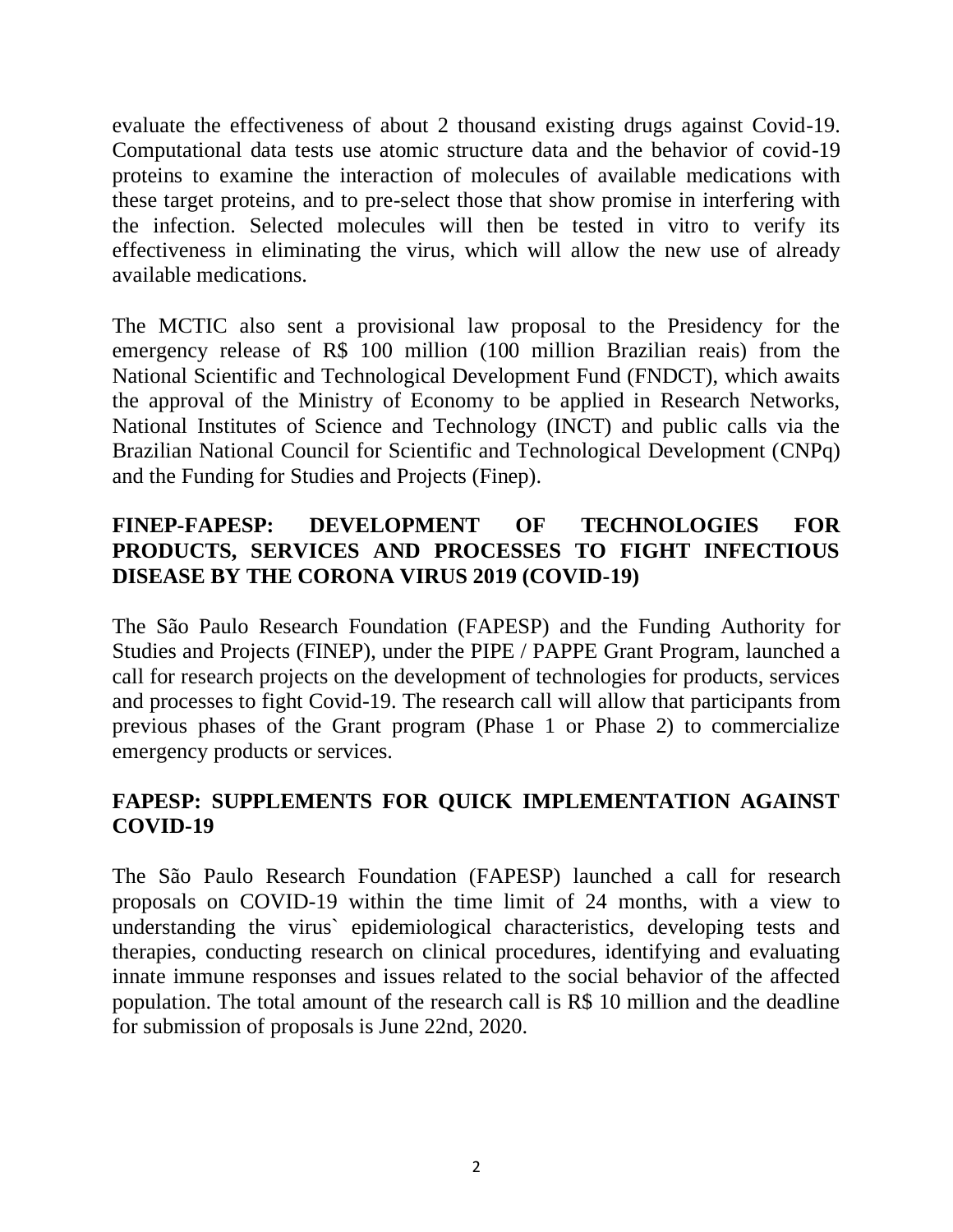## **EMBRAPII-SEBRAE: TECHNOLOGICAL SOLUTIONS BY STARTUPS AND SMALL AND MEDIUM-SIZED ENTERPRISES**

Brazilian Micro and Small Business Support Agency (SEBRAE) will assign R\$ 2 million to the development of technological solutions by startups and other small and medium-sized enterprises with a view to help the Brazil face Covid-19. The funds will add up to R\$ 4 million from the Brazilian Industrial Research and Innovation Company (EMBRAPII) and contributions by participating companies and accredited research and innovation centers. Joint resources are expected to reach the total of R\$ 10 million. The resources may be used for software development, system devices, hardware, medical parts and equipment, and others.

#### **SENAI: MISSION AGAINST COVID-19**

The National Service for Industrial Training (SENAI), through the "Innovation Call for Industry", will select projects that help prevent, diagnose and treat Covid-19. It foresees the destination of R\$ 10 million for proposals on solutions against problems caused by the virus, with immediate application and results within 40 days, in the areas of consulting, metrology, testing, analysis, research, development and innovation. Examples of these solutions are the manufacture of mechanical respirators and the development of rapid tests for the detection the disease.

### **CONFAP: EUROPEAN UNION EMERGENCY RESEARCH CALL FOR CORONAVIRUS DIAGNOSIS**

The National Council of State Foundations of Research Support (CONFAP) released a proposal for Brazilian institutions to join the so-called "Development of therapy and diagnosis for fighting coronavirus infections" launched by `Innovative Medicines Initiative`, in cooperation with European Union and the European Federation of Pharmaceutical Industries and Associations (EFPIA). The research call has an emergency nature and the deadline for submission of proposals is this March 31st. Its objective is to identify new therapeutic agents, early diagnostic systems, and reliable data related to Covid-19. Brazilian partners can participate in a co-financing scheme. The European side plans to disburse EUR 45 million.

#### **MPPE-SES / PE-PORTO DIGITAL: CHALLENGE COVID-19**

The Covid Challenge 19 is an initiative by the Public Persecutor`s Office of the State of Pernambuco (MPPE), the State Health Secretariat of Pernambuco (SES-PE) and Porto Digital. The MPPE and SES-PE offer R\$ 1.3 million for innovative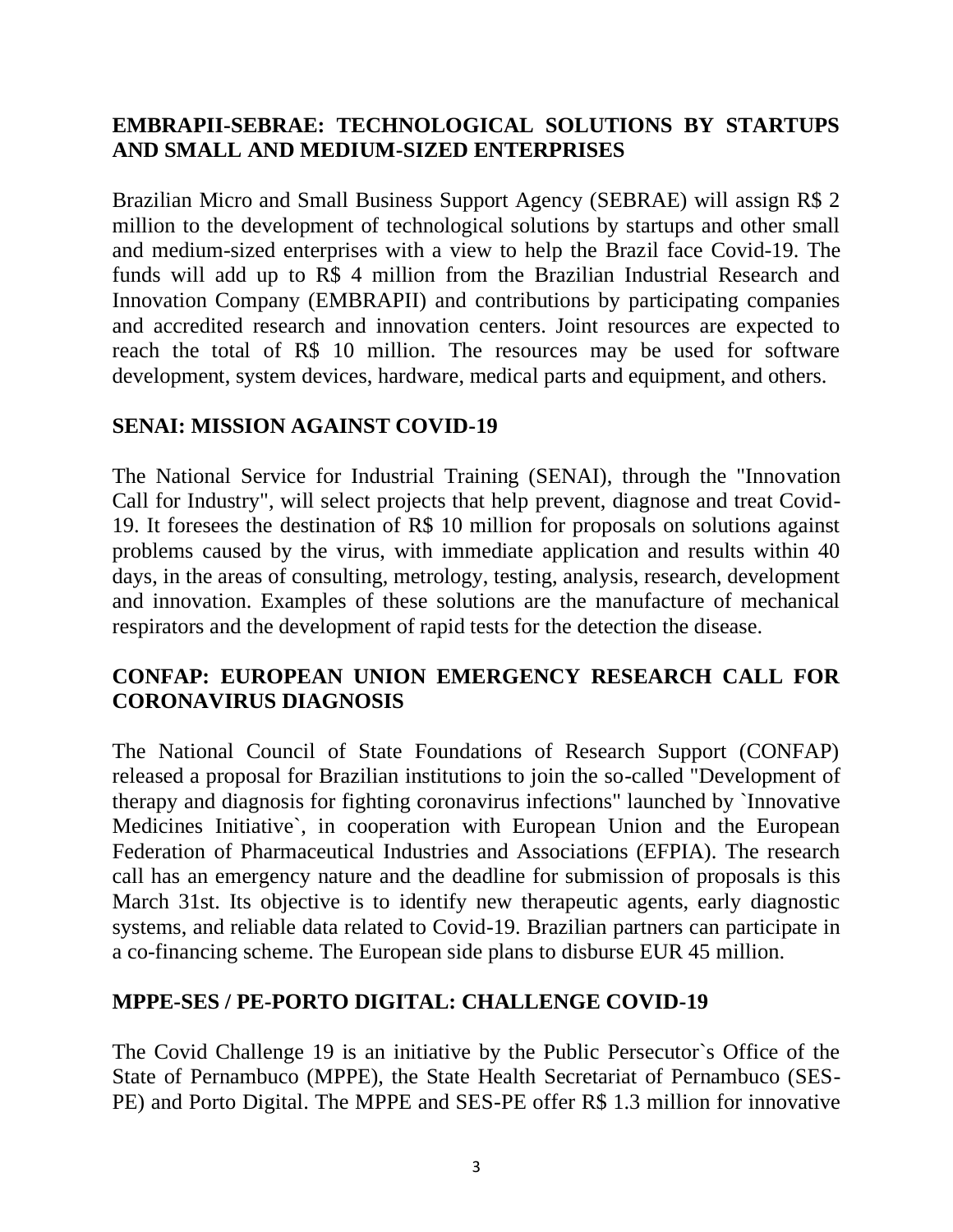and high-impact solutions that can be adopted in a short term, with a view to fighting the virus. The challenge already includes the submission of 543 ideas on 5 areas: a) monitoring the risk groups; b) information flow management; c) monitoring social isolation; d) support for health agents; and e) testing and diagnosis.

## **ARAUCÁRIA-SETI / PR-SESA / PR FOUNDATION: SUPPORT PROGRAM FOR THE PREVENTION, CARE AND FIGHT AGAINST THE PANDEMIC OF CORONAVIRUS**

The program was launched by the Araucária Foundation for the Support of Scientific and Technological Development of the State of Parana, the General Superintendence of Science, Technology and Higher Education (SETI) of Parana and the State of Parana`s Department of Health (SESA). This program aims to allocate R\$ 8 million for the development of projects aimed at prevention, care and fight against Covid-19 by higher education institutions in that state. The proposal submission deadline is March 23rd and the result is expected to be released on the following day.

### **USP**

The University of São Paulo (USP) is conducting researches for vaccine development with a quick response against the virus. The work takes advantage of results from previous studies on other types of coronaviruses, which, hopefully, can help in the case of Covid-19. Brazilian research is comparatively safer, as it is based on the creation of a particle similar to coronavirus, the VLP (virus-like particle), equivalent to a hollow virus, without the genetic material and therefore without the transmissibility of the disease.

### **EMBRAER**

EMBRAER has committed to contribute to the manufacturing of "control valves" and "flow sensors", which will greatly increase the national manufacturers production capacity of respirators. The company also said it would work to adapt a model of respirator for use in the fight against COVID-19.

The company has partnered with Albert Einstein Hospital to provide technical support for the development of exhaust fans for biological control, using technology of high-efficiency air filters used in aircrafts, thus facilitating the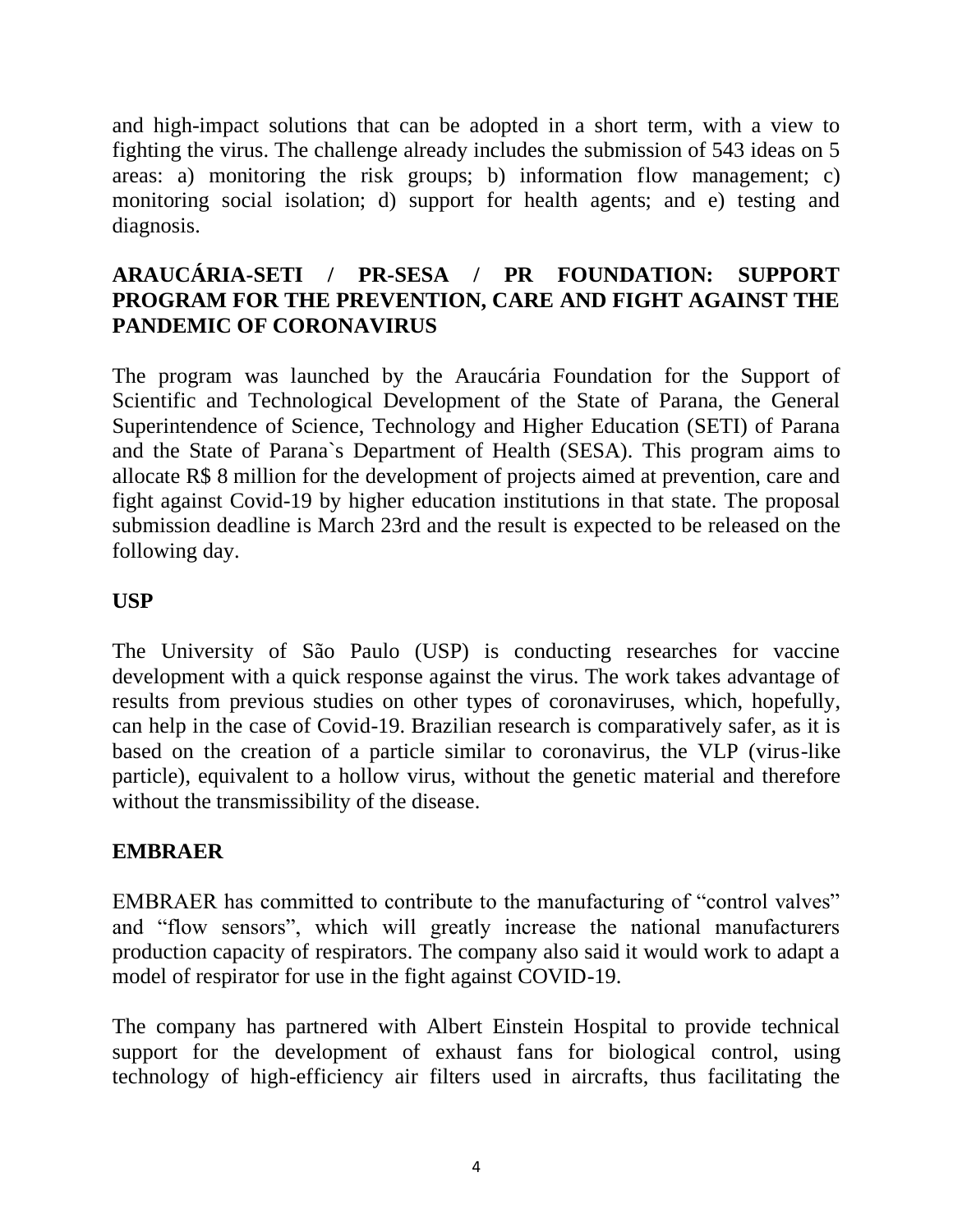conversion of regular hospital units into intensive care facilities where COVID-19 patients can be treated.

# **PUBLIC CALL ABDI – SENAI - EMBRAPII**

The "Brazilian Association of Industrial Development" (ABDI), together with the "Brazilian Enterprise of Research and Innovation" (EMBRAPII) and the "National Service of Industrial Apprenticeship" (SENAI), launched, on 26 March a second public call to receive proposals on innovations that could help against the problems caused by the COVID-19. The first phase of this project resulted in support grants for 6 projects that will receive up to BRL 10 million (approx. USD 2 million).

For this second phase, there are BRL 20 million allocated, to be invested in projects designed to prevent diagnose and treat the COVID-19, that are immediately usable and possible to be produced in under 40 days. The answers to the call could be related to issues such as: increasing the numbers of ventilators available; development of tests for the identification of the virus or of personal protective equipment that could replace masks, gloves and soaps; replacement of parts and components used in intensive care units (ICUs); among other related projects. The total amount destined to each project could be of up to USD 2 million.

A project presented by "Aredes Hospital Equipment" is among those selected in the first call for proposals. It will adapt veterinary mechanical respirators for human use. The new equipment will be designed, manufactured and tested in the SENAI network. The expectation is that, once the device is approved by the National Regulatory Authority (ANVISA), it will reach a monthly production of one thousand units.

Another company selected was "Novitech Medical Equipment". It proposed to expand the supply chain of components used by pulmonary respirator manufacturers, through the identification of possible bottlenecks, and potential new suppliers and through the assessment of alternatives options to manufacture the parts.

A project for the production of quick-tests for the Covid-19 was presented by the company Hi Technologies (Hilab) was also selected. It expects to deliver up to 15 thousand tests in seven days; 150 thousand in 40 days; and 450,000 tests in three months.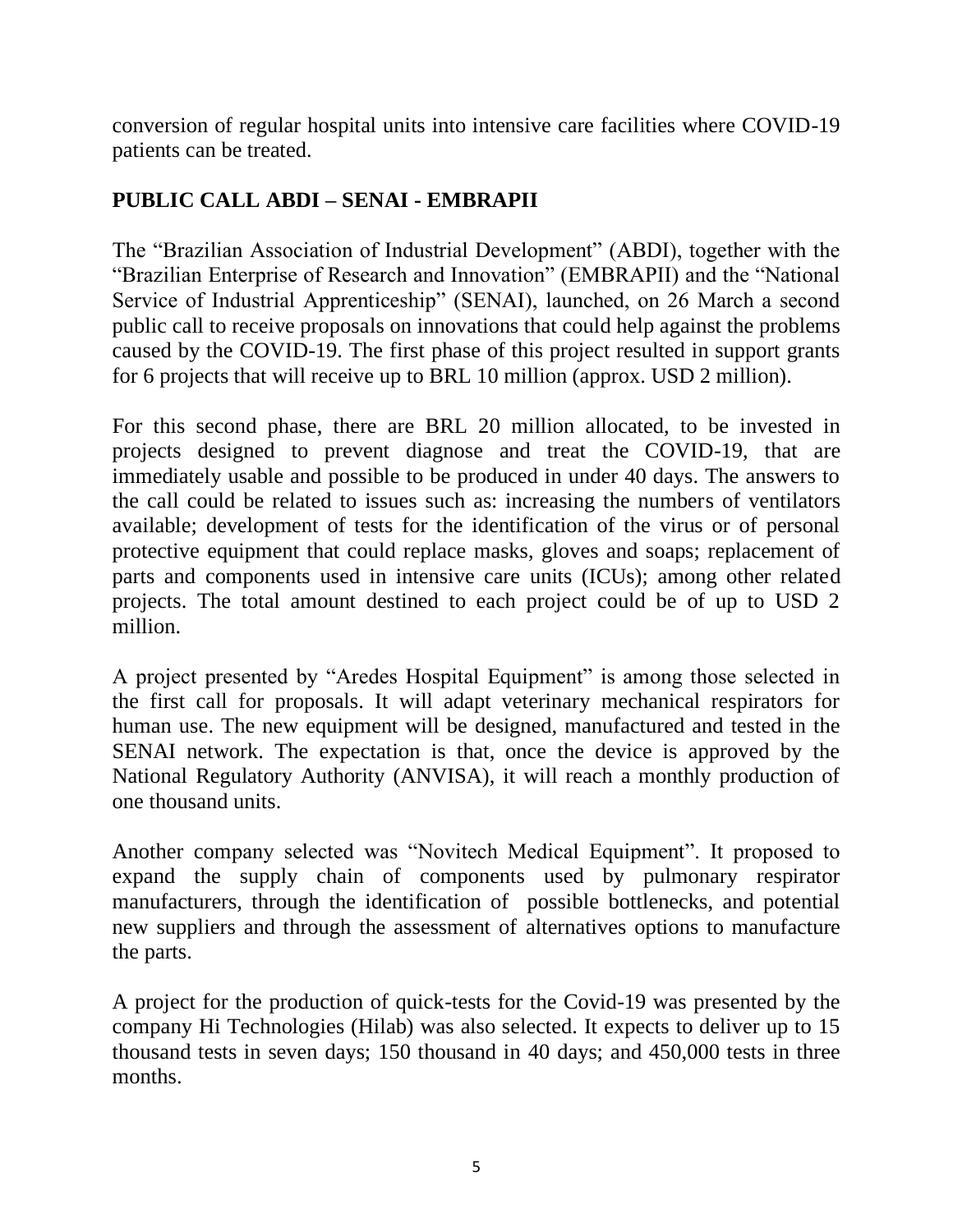The company "MDI Indústria e Comércio de Equipamentos Médicos", in partnership with the SENAI Innovation Institute for Advanced Health Systems (located in the state of Bahia), was another selected project. It will develop a "golden standard" diagnosis test as recommended by WHO to promptly identify the COVID-19 through fluids samples acquired from the oral or nasal mucous membrane. The estimate is to produce up to 4.800 monthly tests.

## **FEDERAL UNIVERSITY OF RIO DE JANEIRO (UFRJ, IN ITS PORTUGUESE INITIALS)**

A team of researchers at the University will begin, on 6 April, testing a cheaper mechanic lung ventilator, produced with widely available materials in Brazil.

# **CARLOS CHAGAS FILHO FOUNDATION FOR THE FOSTERING OF RESEARCH IN RIO DE JANEIRO (FAPERJ, IN ITS PORTUGUESE INITIALS)**

FAPERJ has issued an emergency call for COVID-19 related researches up to the cap of BRL 30 million (approx. USD 6 million). Locally based (Rio de Janeiro) SMEs and startups are allowed to participate. The projects could have a broad range of focus, such as the genetics of the virus, its pathology, clinical aspects, diagnosis, epidemiology, interaction virus-host, development of tests, therapy and control, innovative solutions to increase the availability of products related to the fight against the virus, among others.

The resources made available through the grants could be used for the construction or improvement of facilities or to finance expenses related to the research.

### **JOINT VENTURE "BRAZILIAN ENTERPRISE OF RESEARCH AND INNOVATION - EMBRAPII" – "ELDORADO INSTITUTE" – "BRAILE COMPANY"**

EMBRAPII approved a grant of BRL 2.3 million (approximately USD 450 thousand) for the development of a device (Extracorporeal Membrane Oxygenation – ECMO), in partnership with the Eldorado Institute (one of the units comprising the EMBRAPII system) and the Braille Company. This ECMO oxygenates and removes carbon dioxide from the bloodstream, in a machine outside the human body (such as in hemodialysis). Although this equipment already exists outside Brazil, the technology supported domestically is more efficient, allowing

for the improvement of medical interventions at lower costs. The manufacturing of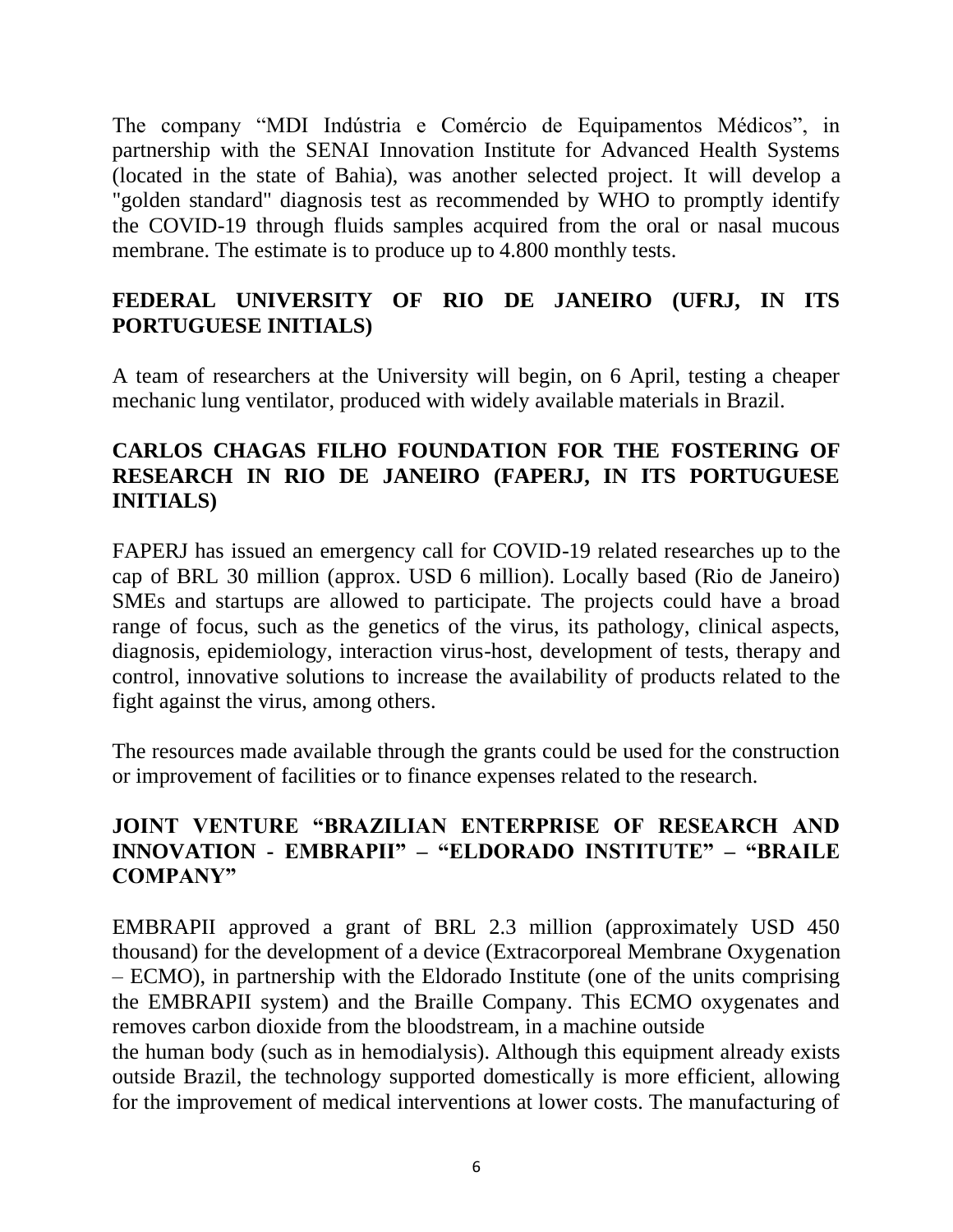the device will be 100% national. The technology should be ready in eight weeks and, after that, an initial batch of 100 units of the device will be produced and distributed to 21 facilities already capable to perform extracorporeal oxygenation.

Besides aiding the treatment against acute respiratory failure, one of the main outcomes of COVID-19 severe cases, the use of the equipment is also advised for adults or children in several other conditions, such as cases of heart transplantation, myocardial infarction and cardiac arrest. EMBRAPII will bear 50% of the costs of the projects designed to combat COVID-19 infections.

# **NATIONAL LABORATORY FOR SCIENTIFIC COMPUTING (LNCC, IN ITS PORTUGUESE INITIALS)**

On 25 March, the LNCC announced that it had identified and sequenced 19 different genomes of the COVID-19, from samples coming from different regions of Brazil, in under 48 hours. The effort was made possible thanks to the supercomputer "Santos Dumont". This initiative had the participation of several universities in Brazil, the Oxford University, and other national research institutions.

The identification of different virus strains through genetic sequencing is fundamental to identify possible viral mutations, the transmission chains and the origin of the virus found in a specific region. The study carried out at LNCC could confirm, for instance, that most samples descend from viruses originating in Europe, while a smaller sample arrived in Brazil directly from China.

# **TECHNOLOGICAL SOLUTIONS AND BRAZILIAN STARTUPS INITIATIVES**

### **STARTUPXCOVID**

The Governance & New Economy Community (Gonew.co), with the support from the Brazilian Association of Startups (Abstartups), launched the campaign StartupsxCovid19, which seeks to map companies with innovative solutions to face the coronavirus crisis. Among other initiatives, mapping will be used to provide information to entities such as the Ministry of Health.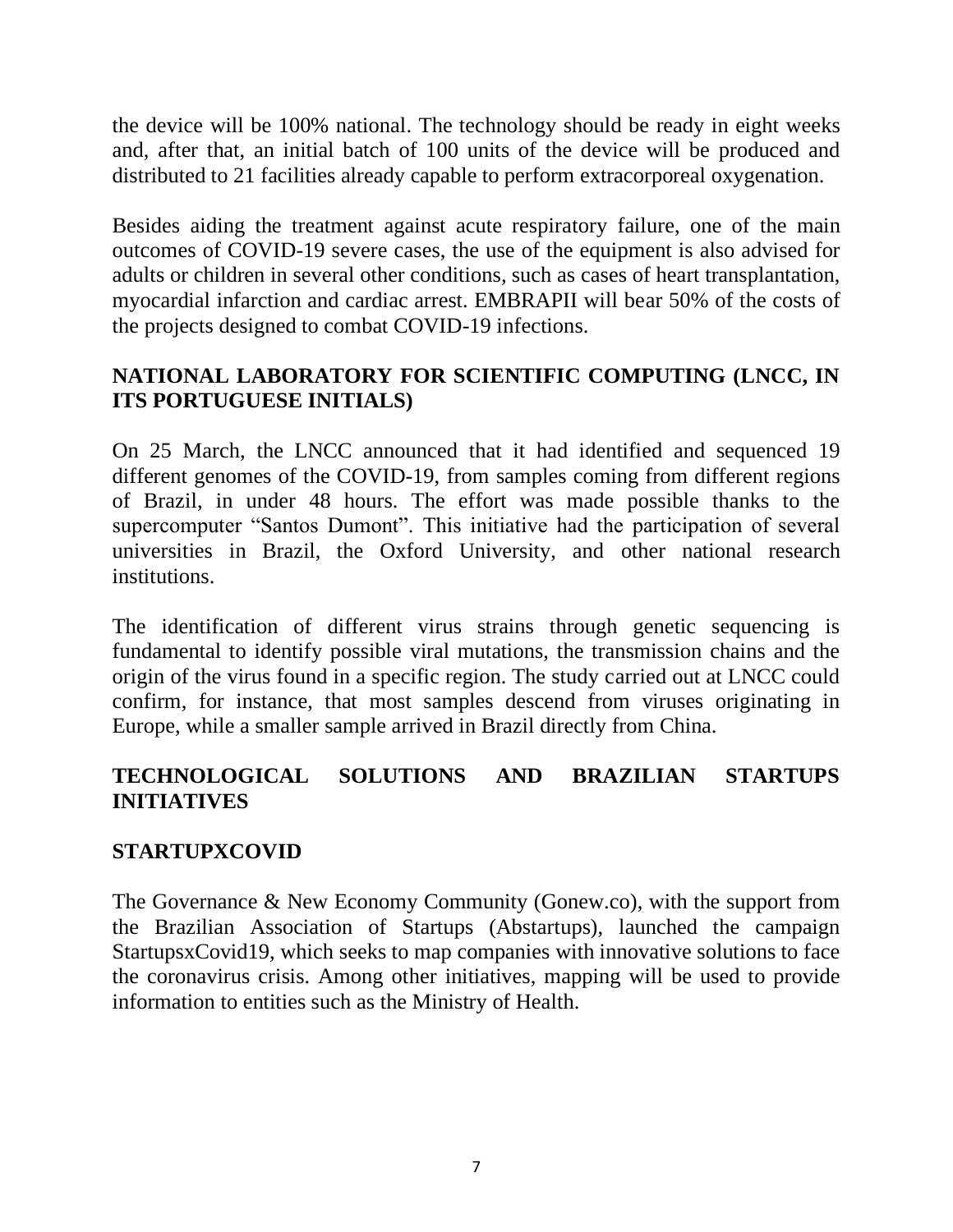## **TECHNOLOGY ASSOCIATION OF SANTA CATARINA (ACATE, IN ITS PORTUGUESE INITIALS)**

ACATE is leading and effort comprised of several startups such as "CogniSigns", "Anestech" and "Hefesto" to design and produce 3D-printed respirators. The open source prototypes will allow that other innovation hubs equipped with 3D printers to also "print" the products, increasing the number and diversifying manufacturers across the country. The initiative is supported by the Albert Einstein Hospital, from São Paulo, through its innovation hub, the "Eretz.bio".

#### *HI TECHNOLOGIES*

The startup Hi Technologies, based in Curitiba, State of Parana, announced the development of a rapid test for Covid-19 detection that provides results in 10 minutes. The large-scale production of the test kit is underway, with delivery of kits in April. The startup is known for the Hilab device, which integrates internet of things (IoT) and artificial intelligence to perform remote exams by collecting drops of blood in the Hilab (available in pharmacies), that transmits information to the laboratory responsible for analyzing the result, issuing and signing the respective report. Hilab is already capable of testing for HIV, dengue, zika and hepatitis, in addition to measuring cholesterol levels, blood glucose and other issues.

Company's contact details: Hi Technologies 6.400B, Rua Eduardo Sprada, Cidade Industrial, Curitiba, Parana. <https://hitechnologies.com.br/site/> contact @ hitechnologies +55 41 3022-3461 CEO - Marcus Figueredo

### *ROCKET CHAT*

The startup Rocket Chat (a participant of the Startout Brasil Program) is a platform for the organization of hackathons based in Brazil and in the United States. The company is organizing hackathons to seek innovation and collaborations ideas to fight COVID-19. The marathon will include participants from 20 Brazilian cities. Considering the emergency of the situation, registration was closed on March 23rd. The link to the hackathon is: https://covid19.rocket.chat.

Contact details: Rocket Chat Rua Dr Jorge Fayet, 757, Porto Alegre, Rio Grande do Sul, Brazil<https://rocket.chat/>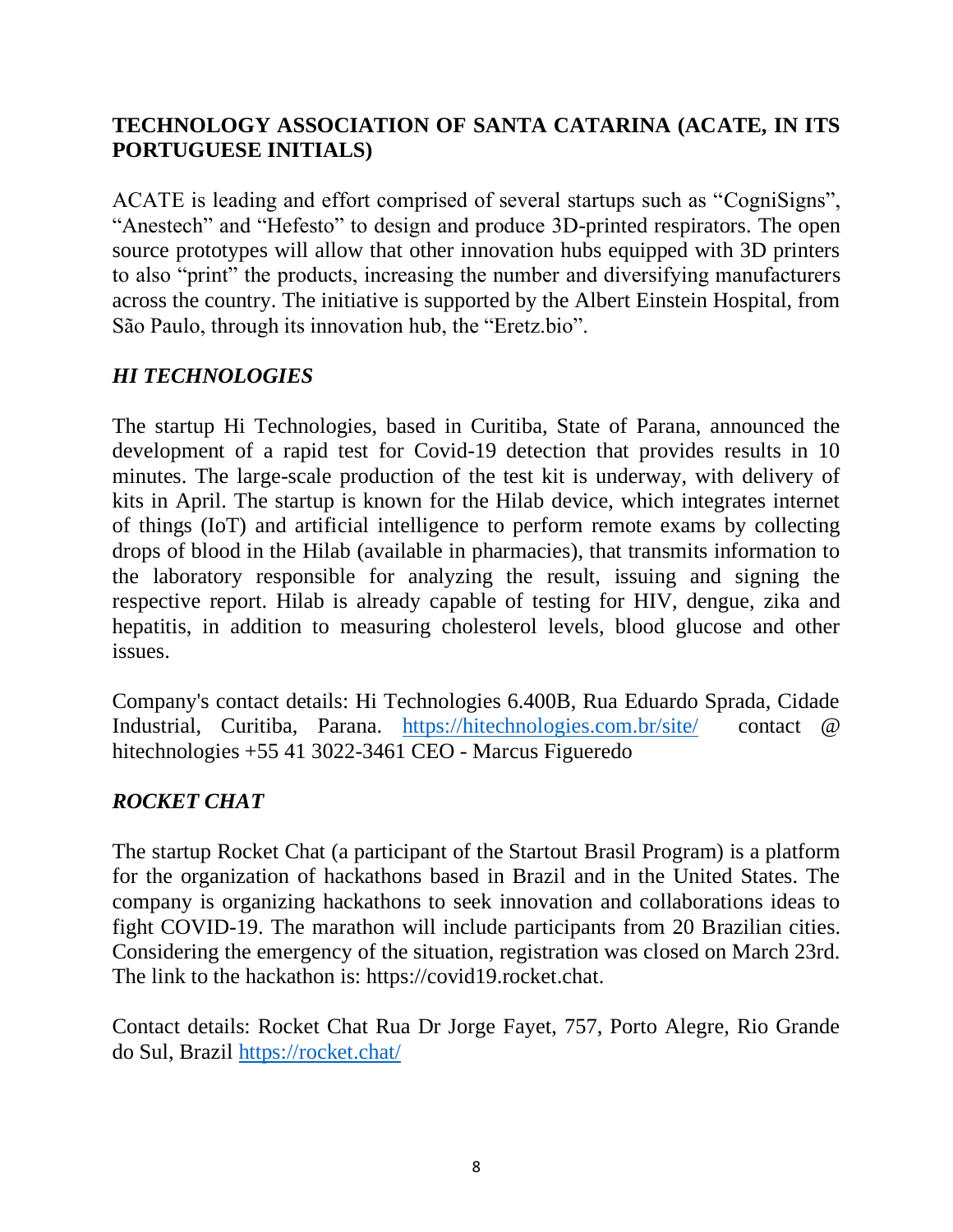## *TRUCKPAD*

Another participant in the Startout Brasil Program, the startup Truckpad operates in the area of logistics and is one of the largest digital cargo and truck drivers connection platforms in Latin America. Truckpad will offer free and voluntary transportation to goods donated to hospitals and medical assistance initiatives in Brazil. Those interested in making donations must access the website [www.transportevoluntário.com.br.](http://www.transportevoluntário.com.br/)

Contact details: Truckpad<https://www.truckpad.com.br/> CEO Carlos Mira

#### *"IN LOCO" STARTUP*

The "In Loco" startup is specializing in solutions for smartphone-based geolocation and has adapted its technology to monitor social isolation, including the generation of disaggregated isolation reports by specific neighborhoods, so that public authorities can create targeted educational campaigns and tailor-made inspection routines.

The technology developed can also monitor the growth of local hospital capacity and improve the allocation of health workers.

The startup makes sure that the data are general, collective and respect people's privacy. The municipality of Recife has already adopted the tool.

#### *SAVELIVEZ*

This startup, a participant in the "Startout" Brasil program, developed the virtual assistant Livia.bot, aimed at clarifying doubts about Covid-19 symptoms and providing information about blood donation throughout Brazil.

#### *NOKNOX*

This startup has created an app called "Vizinho do Bem" ("Nice Neighbor", free translation), which creates a support networks among neighbors to support at risk individuals.